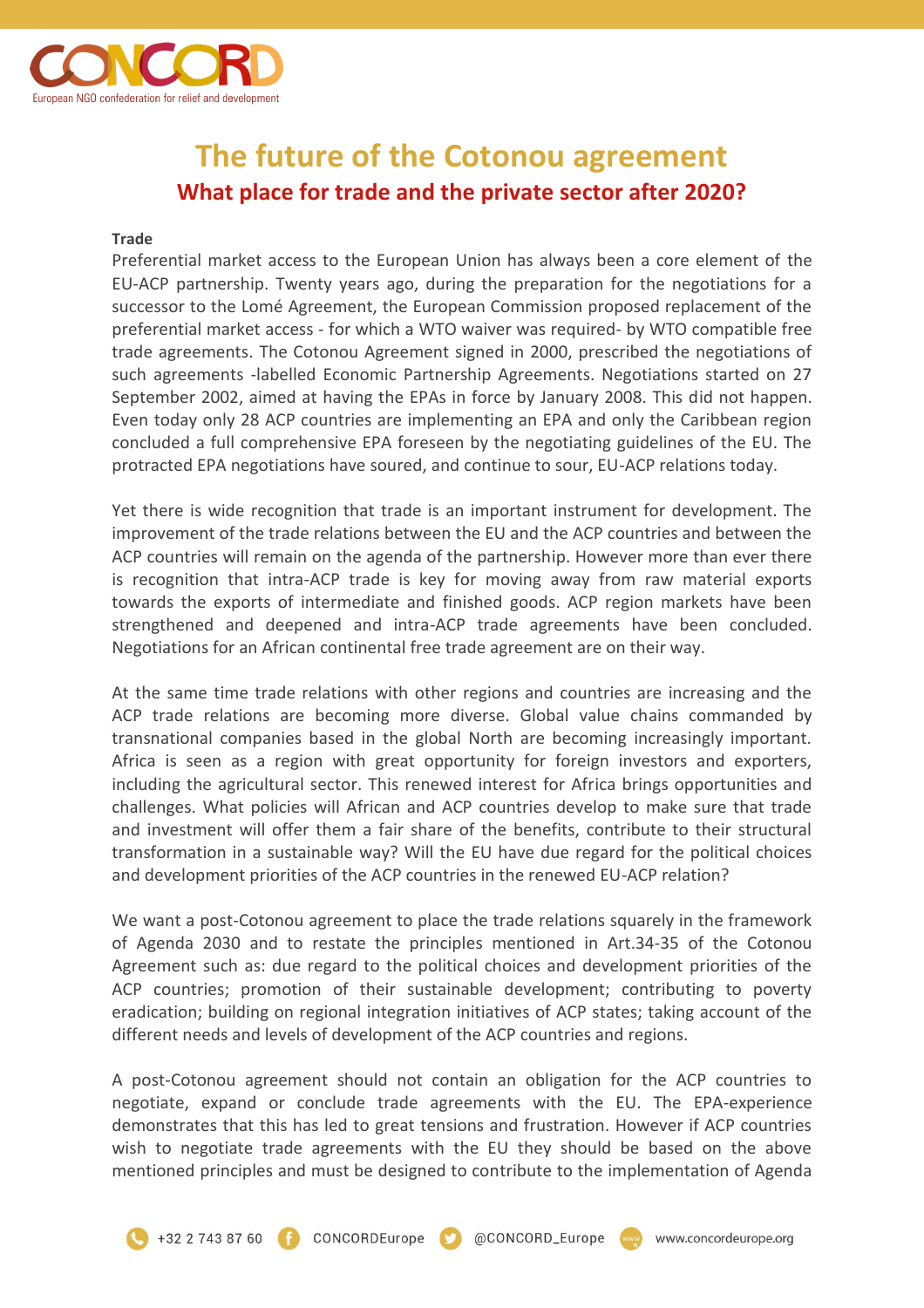

2030 and the Paris Agreement. They should contain an enforceable sustainable development chapter with effective civil society involvement. ACP countries that wish to conclude a trade agreement should not be forced to accede to existing (i)EPAs but must be given the opportunity to negotiate agreements that replace existing EPAs.

EU-ACP trade negotiations should take place in a transparent way involving regular civil society consultation. A future EU-ACP partnership agreement should foresee means for civil society and grass root organisations to monitor negotiations and the implementation of trade agreements.

## **Private sector**

Like trade, the private sector plays a key role in the economic development of the ACP countries. Also here the challenge will be to create an enabling environment for domestic and foreign investors that leaves adequate policy space for governments to direct the economy towards socially just and ecologically sound development. Trade and investment policies and relations in a time of climate change must be drastically reformed so that they help, not hinder, achieving the necessary transition towards a low carbon world.

Enhancing the development role of the EU and ACP private sector via public support and ODA requires careful policies that are based on clear principles like transparency, accountability, and democratic ownership; that are accompanied with regular assessment of impacts and effectiveness and that do not undermine the public sector. We find that the objective of support to private sector in development should be to contribute to eradicating poverty in all its dimensions, injustice, and inequalities, promoting human rights, decent work, sustainable development and dignity for all. The EU-ACP partnership needs to ensure that private companies operating on the ground behave in a sustainable way, pay their fair share of taxes, and do no harm. Legally binding solutions are needed in that regard.

When using private sector financing for development purposes the partnership must make sure that human rights and public interest are safeguarded. Multi-stakeholder approaches and mechanisms should be established to pre-assess, monitor and evaluate private sector initiatives in a transparent way and that intended beneficiaries are centrally involved in these processes.

The EU-ACP partnership should fully take into account that the family farmers and those working in the informal economy constitute the largest part of the "private sector" and that they should be supported and enabled. The partnership and eventual EU-ACP trade and investment agreements should not create more rights and opportunities for the large investors, whether EU or ACP, to undermine the livelihoods and land rights of the majority of the people.